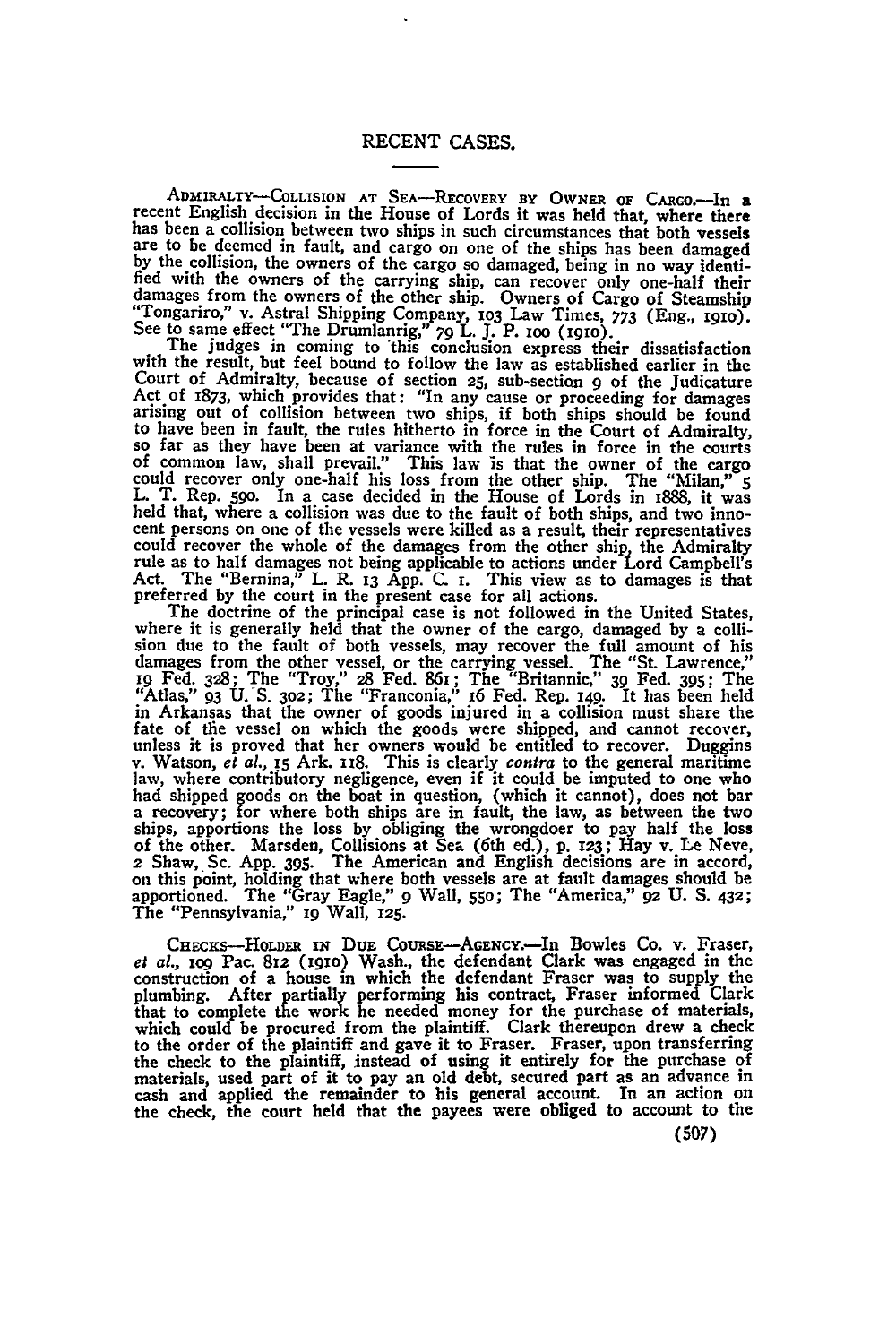drawer for the check or for its proceeds, and when they appropriated it to Fraser's use, they did not so account. Although the plaintiff had the right to assume that Fraser's powers were such as the circumstances surroundi property of Fraser. A person dealing with an agent must use reasonable diligence to ascertain whether the agent acts within the scope of his powers. Recovery was denied.

This unusual case may be viewed from several standpoints. Had Fraser Ins unusual case may be viewed iron several standpoints. That the signe to the payee with the check blank as to the payee s name and had in<br>this presence filled it up, the liability of the drawer would have been unques-<br>t

One element necessary to constitute the taker of an instrument a holder<br>in due course as laid down by Daniel, Vol. 1, p. 780, 4th ed., is that he<br>must have acquired the paper in the ordinary and usual course of business.<br>C circulation?

The question really resolves itself into this: "Are the drawer and payee of a check in privity?" For if not, the decision cannot be supported. The cases which have raised this point are comparatively limited in number, but cases when lawy cases uniquely and the comparatory interesting to be an unanimity of opinion that mere proximity will not make<br>privity. Nickerson v. Howard, 19 Johns. 113 (1821); Horn v. Fuller, 6 N.<br>H. 511 (1834); Peterb

ing Fraser purely in the light of an agent. Part of the work was completed<br>and part of the check may well be taken to have been given in payment for<br>the work already done. He was really an independent party. For a contrar

**CONTRACTS-ILLEGALITY-PART PERFORMANCE ON SUNDAY-A** Missouri statute provides that every person who shall labor, or compel or permit any person in his charge to labor, on Sunday, shall be guilty of a misdemeanor. Under this statute, it was held in Knapp and Co. v. Culbertson, *et al.*, 133 S.<br>W. Rep. 55 (1910), that a contract stipulating for the insertion of adver-<br>tisements in all the editions of a Sunday newspaper, was void, it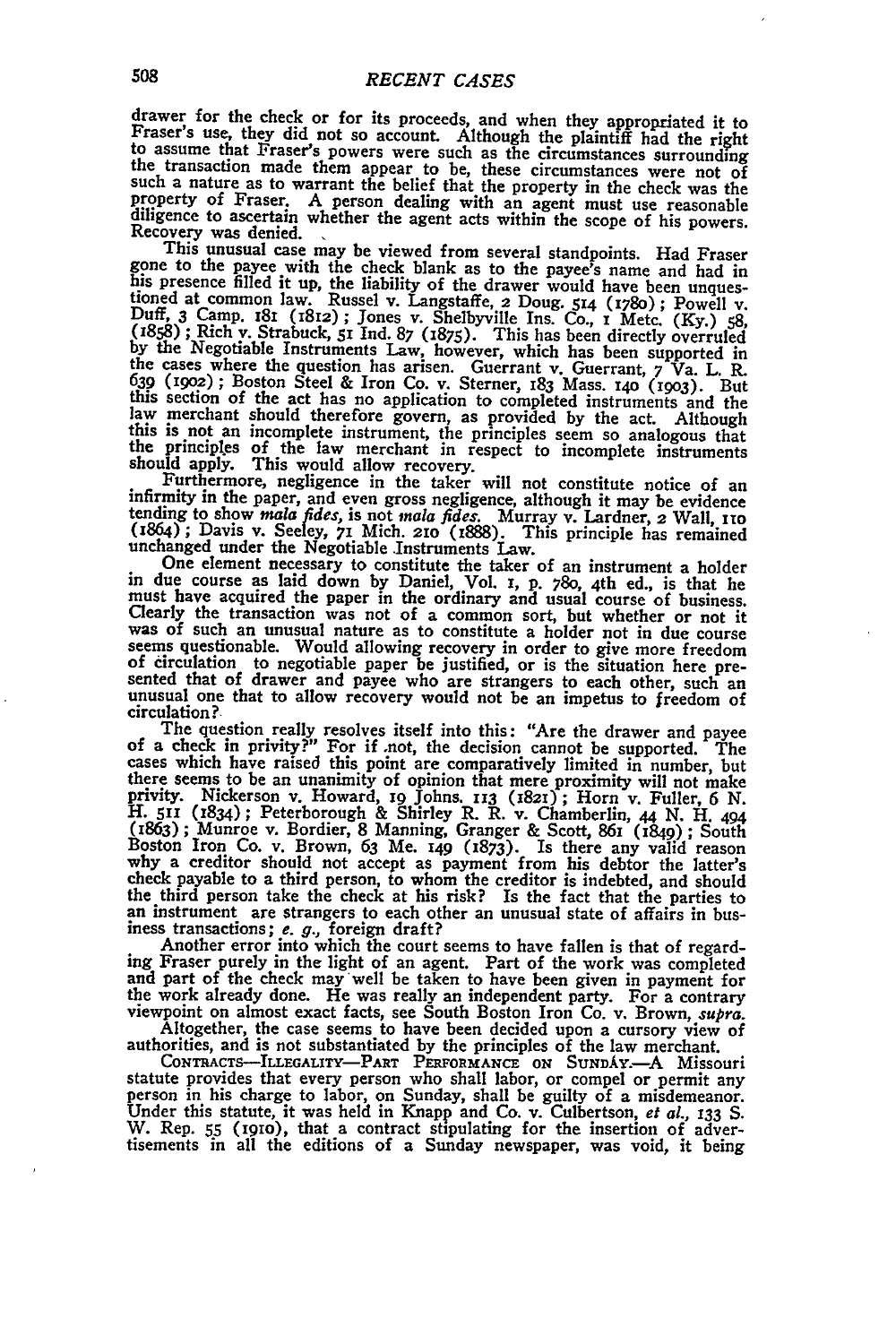shown that two of the four editions of the paper was printed on Sunday morning.

The decision is based on the well-known principles of contract that an agreement to commit a crime or indictable offence is void), Pollock on Conagreement to commit a crime or muchality Barker v. Parker, 23 Ark. 390 (1861);<br>tracts, Third Am. Ed. (1906), 374; Barker v. Parker, 23 Ark. 390 (1861);<br>and that if any part of a single consideration for a promise or set of So it has been held that a contract for the employment of one to give

two theatrical performances a day at a music hall for a fixed period, including Sunday, is void, under **a** statute similar to the statute given above. Hal-len v. Thompson, **96** *N.* Y. Sup. **142 (1905).** And where a contract requiring certain services to be performed on week-days and Sundays is entire, and, because calling for a violation of the Sunday law, is void *in* too, one who has rendered services thereunder cannot recover on a *quantum meruit*.

Stewart v. Thayer, **170** Mass. **56o** (1898). However, it has been held in Wirth v. Calhoun, 64 Neb. 316 **(i9o2),** that a statute providing for the punishment of persons sporting on Sunday, or a statute providing for the punishment of a contract for theatrical perform-<br>found at common labor, does not render a contract for theatrical perform-<br>ance on Sunday contrary to public policy. The decision in the recent Mi souri case seems to reflect the sound view of the law in such case.

**CONTRACTS-I.MORAL** CONSIDERATION.-Lessor's agent re-let a flat to defendant, knowing that she was a mistress of one H, that he frequently visited her there, and that the rent would come indirectly from him. In an action for rent it was **held** that the consideration and the obligations of the parties are tainted with immorality, and therefore the plaintiff cannot recover.

parties are tainted with initial and the use of the Upfill v. Wright, **103** L. T. 834 (Eng., 1910).<br>
The general rule is, that whenever a contract has been entered into for<br>
The general rule is, that whenever a considerati The general rule is, that whenever a contracte consideration is immoral,<br>the performance of an immoral act, or where the consideration is immoral, the courts will not lend their assistance to the enforcement of the contract. the courts will not lend then assistance to the prostitution are void as<br>Contracts tending to promote fornication and prostitution are void as Contracts tending to promote contracts (roth ed.), 71. Consequently<br>the being courta bontos mores. Addison, Contracts (roth ed.), 71. Consequently<br>let for the purpose of prostitution. Humstock v. Palmer, 23 S. W. 294<br>let f tutes kept **by** plaintiff for gain. Mackbee v. Griffith, **<sup>2</sup>**Cranch, **C. C. 36 (1872) ;** nor for board fu'rnished defendant for the purpose of maintaining her in leading an immoral life. Postelle v. Rivers, **112** Ga. 850 **(900) ;** nor for the hire of a brougham supplied to defendant with a knowledge that it for the hire of a brougham supplied to attract men. Pearce v.<br>
would be used by her as a part of her display to attract men. Pearce v.<br>
Brooks, L. R. I Ex. 213 (Eng., 1866).<br>
But it is clear that "a prostlute must have a l

But it is clear that a prostitute interest in and plies her trade elsewhere,<br>people," and if she uses it merely to live in, and plies her trade elsewhere, people," and it site uses a tunction to a recovery of rent. Appleton v. Campbell,<br>certainly there is no objection to a recovery of rent. Appleton v. Campbell,<br>2 C. & P. 347 (1826). Considering the fact that the evidence in case did not show detendant to be a common processure but H, it would seem that the role evidence of any other person visiting her but H, it would seem that the flat was primarily her home, and that the case goes the full limit **of,** if not beyond, the law.

CONTEMPT-PUBLICATIONS CONCERNING THE ACCUSED IN PENDING PRO-<br>CEEDINGS.--After the issuing of a warrant for the arrest of the accused, his arrest thereon, and arraignment in Canada for extradition to England, but before he had been accused before a magistrate in England, the prisoner was before he had been accused before a magnotic in Eightharp confessed the killing of falsely reported, by a London newspaper, to have confessed the killing of his wife. The Court of King's Bench fined the editor of the newsp contempt of court in having published a statement tending to prejudice a fair trial. Rex v. Clarke, *et al.; ex parte* Crippen, **1o3** Law Times, **636** (K.

B., **i0o).** As early as **1742,** Lord Hardwicke asserted the power of the court to punish for contempt, any one who publishes anything about an accused person before his cause is heard, which would tend to prejudice mankind against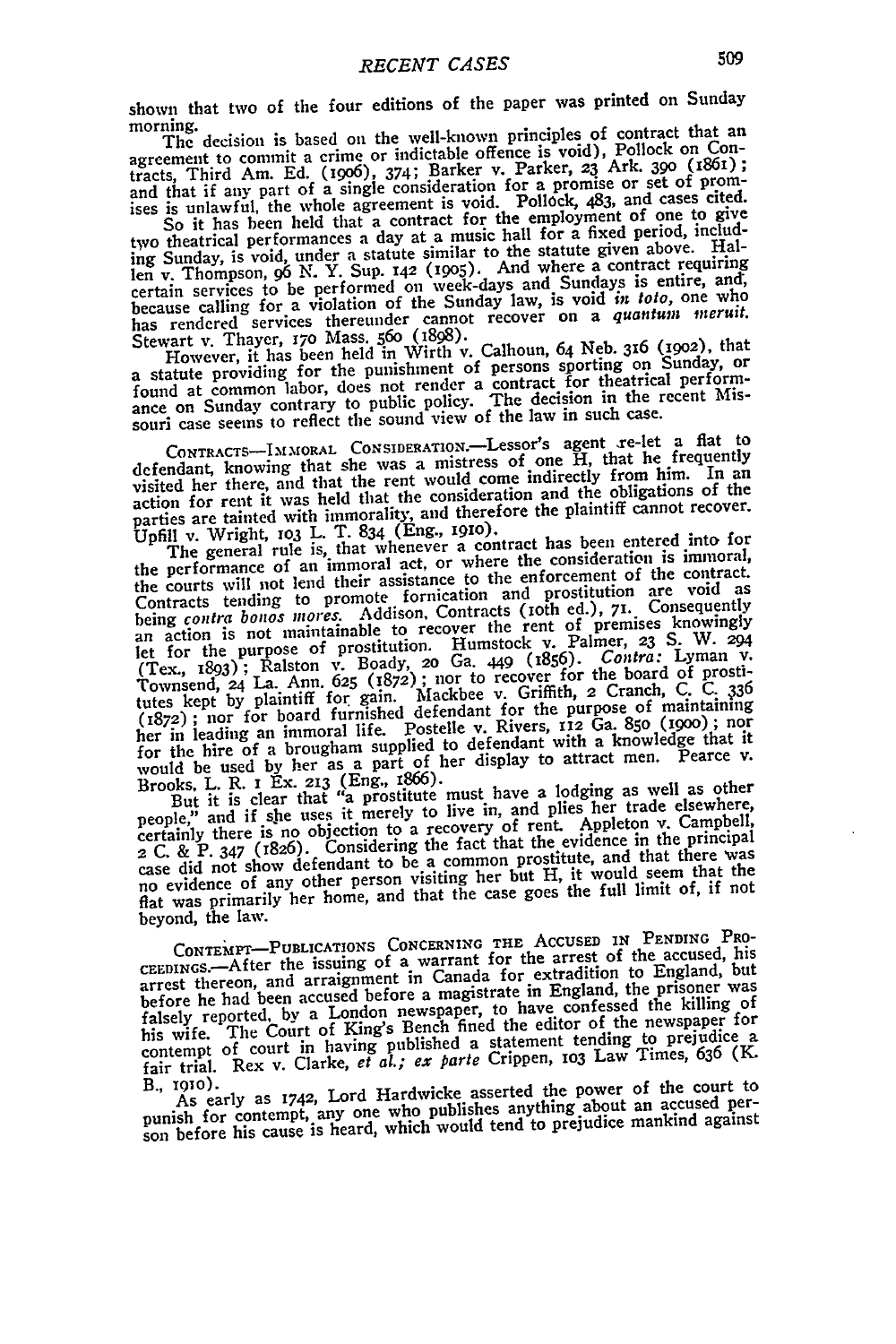him. *In re* Huggonson,  $2$  Atkyns,  $469$ . This proposition has never since been doubted, and the power which it gives the courts has been frequently exercised both in England and America. The only doubt that could arise would have its foundation in constitutional provisions in some of the States. But it has been held that the status of contempts as to pending causes is not affected by a constitutional provision guaranteeing to every person free-<br>dom to speak or publish whatever he will, nor by provisions requiring pros-<br>ecutions of offenses by indictment or information, and providing tha

Eilenbecker v. Plymouth Co., **x34 U. S. 31** (i889). The right to punish for contempt in cases like Rex v. Clarke, *.upra,* being clear, the question arises whether the publication **by** the defendant was, in fact, contemptuous? The English court, as well as counsel for the defendant, took it for granted that the statement that the accused had confessed, whether true or untrue, tended to prejudice his right to a fair an in most American jurisdictions the statement in question would have been so freely conceded to be contemptuous. However, it has been decided that the publication of statements **of** facts, evidence of which would not have been competent at the trial of the cause, and which would likely be read **by** the judge and jury sitting on the trial, and would have a tendency to influence the determination of the cause, is a contempt. Telegram Newspaper<br>Co. v. Commonwealth, 172 Mass. 294 (1899). So, also, the publication of a<br>discussion of a portion of the Government's evidence supposed to have be **(9o5).** If the court assumes to punish as contempts, publications which tend to prevent the fair and impartial administration of justice, it is sub-mitted that it can spend its energy to no better advantage than to end the American practice of publishing the very type of sensational statement con- cerning persons accused of capital offenses which came before the court in Rex v. Clarke.

The only question which troubled the English court was whether the statements were published during a pending cause, since the prisoner had<br>not yet been charged with the crime in a magistrate's court. In Rex v.<br>Clarke, 1903 L. R. 2 K. B. Div. 432, the court decided that a cause was pendin had not yet been committed. This decision went on the **ground** that the Judicature Act of **1873** made the inferior courts of record branches of the Court of King's Bench; and that since the higher court was empowered to prevent the inferior courts from exceeding their jurisdiction, it could also protect them from contempts in cases where they did not themselves have the necessary power. That being so, it was only necessary for the court in the recent case to decide that issuing a warrant is a judicial act in order to hold the defendant; and they readily reached this conclision.

In the United States, magistrates' courts are not courts of record, nor can<br>they be considered branches of the superior courts in such a sense as to<br>give the higher courts jurisdiction to protect them from contempt. In Glo Newspaper Company v. Commonwealth, *supra,* the court held that the pub- lisher of an objectionable statement may be in contempt, although at the time of publication the trial was not in progress nor immediately to take place, if an indictment had been found against the accused. This is as far place, if an indictment had been found against the accused. This is as far<br>as the courts of this country can go.<br>The desirability of such a power as is lodged in the Court of King's<br>Bench to punish anything which tends to

It has been suggested **by** Mr. Untermeyer, of the New York bar, that a similar protection might be given trials in this country **by** enacting statutes making publications of the kind in question at any time after the issuing of the warrant, misdemeanors. It may be doubted, however, whether such legislation would be enforceable in practice; and if enforceable, whether it would be enforced.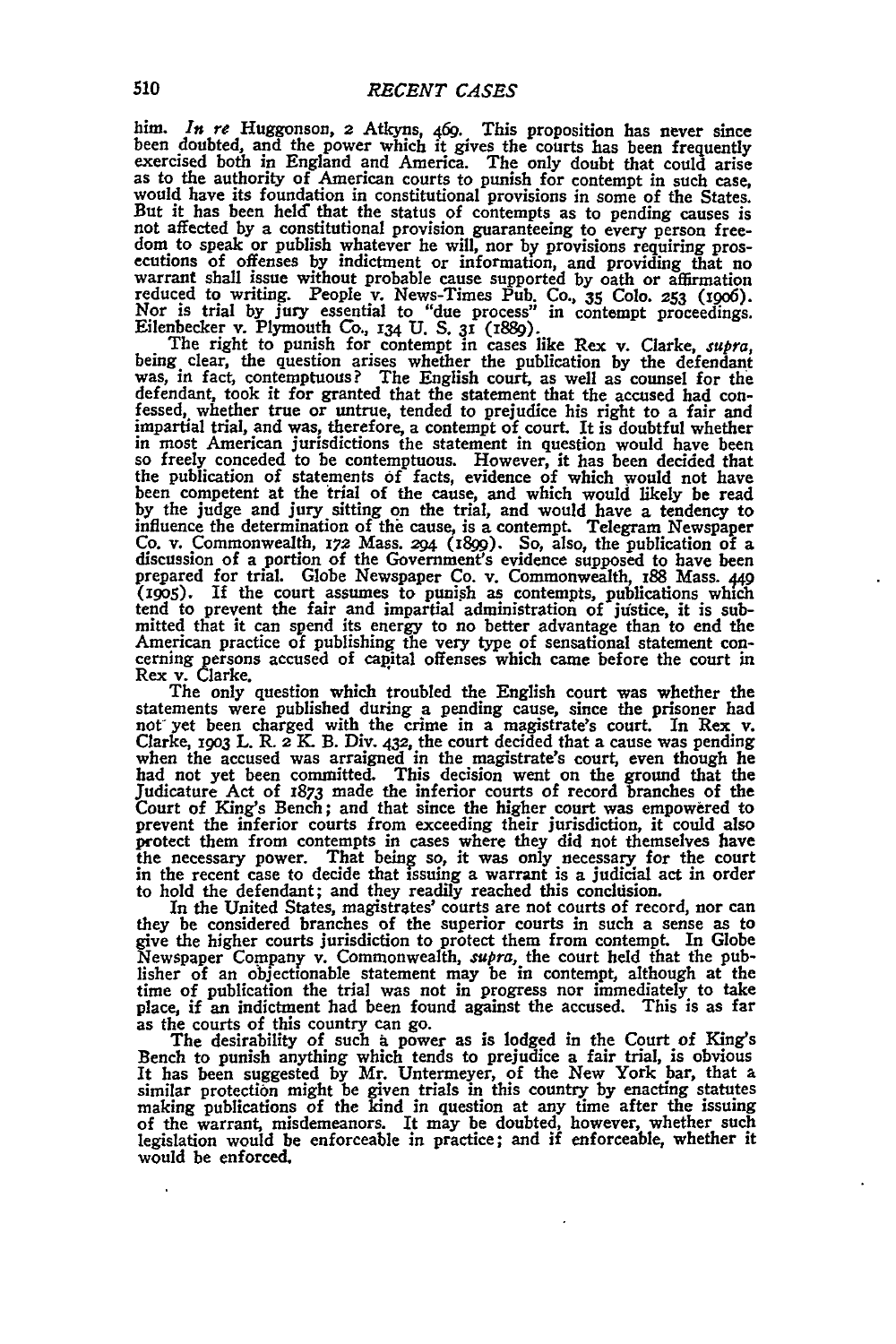CRIMINAL LAW-WHO ARE PRINCIPALS.--In the case of Buchanan v.<br>State, 112 Pac. 32 (Okl., 1910), it was held that those who in any way<br>take part in the commission of a crime are principals, regardless of whether they have any interest in or receive any reward for its commission. The case in question was an illegal sale of intoxicating liquor, the evidence tending to prove that the defendant voluntarily procured whiskey for a friend by purchasing it, and was, in reality, a mere go-between. He had, however, received money and given whiskey in return, so that he became, *prima facie*, guilty of a sale without a license. His defence was that he was merel guilty of a sale without a license. His defence was that he was merely the messenger and agent of the seller and in no way that of the buyer.

How we use the displace of liquor is<br>a principal, the courts stand evenly divided. The above case proceeded on<br>the ground that the statute provided that all who were concerned in the com-<br>mission of a crime, aiding and abe must be construed broadly, for otherwise the excuse of "I was only a go-<br>between," might be pleaded in every criminal case of the sort. It is no<br>between," might be pleaded in every criminal case of the sort. It is no<br>argum State and evidence of this sort is often extremely difficult to obtain. Moreover, every sale requires a seller as well as a purchaser, so that the go- between is as much the agent of one as the other, especially as the act of delivery is his and his only. The cases in line with this decision are: Wor-tham **v.** State, **8o** Miss. **212, 192o;** Foster v. State, 45 Ark. 364, 1885. See also Clark, Crim. Law, § 53, and cases cited. The case of Foster v. State (supra), is extreme in that the sale was to a minor, and by statute minors were not responsible criminally for procuring the sale of liquor to themselves. It is of interest to note that the court in the case under discussion reversed a decison of its own made only a year previous in Reed v. State, **103** Pac. **1o7O (Okl., 1909).**

Upon the other side of the question the argument is that a man who takes money from another and with it purchases liquor from a third-if he is not interested in the sale and receives no part of the money—is not guilty<br>of selling, and this is the only offence covered by the statute. There is no<br>law that prohibits the purchase of liquor for oneself or another.

The weight of authority, if any, is upon. the side of the latter cases. However, it is probable that the view taken in the present case is preferable intent is to obtain liquor illegally, *e. g.,* on Sunday or in "dry" towns. If there is **any** reason for enacting statutory regulations of this sort, the same reason requires an extension of their application to all persons who violate their spirit, provided at the same time that no legal principle is contraverted. It does not seem that such a decision is contrary to the rules regarding<br>principals, for as the "go-between" commits the act himself, he is either a<br>principal in the fullest sense of the word, or else he has no connection the crime whatever. Therefore, there seems to be reason for following Buchanan v. State (supra), whereas the argument against it is confined to the strict interpretation of the technical term "sale."

EVIDENCE-PRESUMPTION AS TO FOREIGN LAW.-In Parott v. Mexico Cent. Ry. Co., 93 N. E. 590 (Mass., 1911), the plaintiff brought an action<br>on an oral executory contract made under the laws of Mexico. There was<br>no evidence of what was the law of Mexico, but the court allowed the plaintiff to recover. *Held:* The presumption that the law of a foreign jurisdiction is, in the absence of evidence, the law of the forum, does not apply in all cases. Where the foreign jurisdiction is known to have the common law, it may be presumed to regard it in all its details, but where a different system of law exists it will only extend to the broadest princip different system of law exists it will only extend to the broadest principles of legal right and wrong, common to all civilized countries.

The decision seems sound and well within the most conservative rules in regard to presumptions of the law of foreign countries. The court is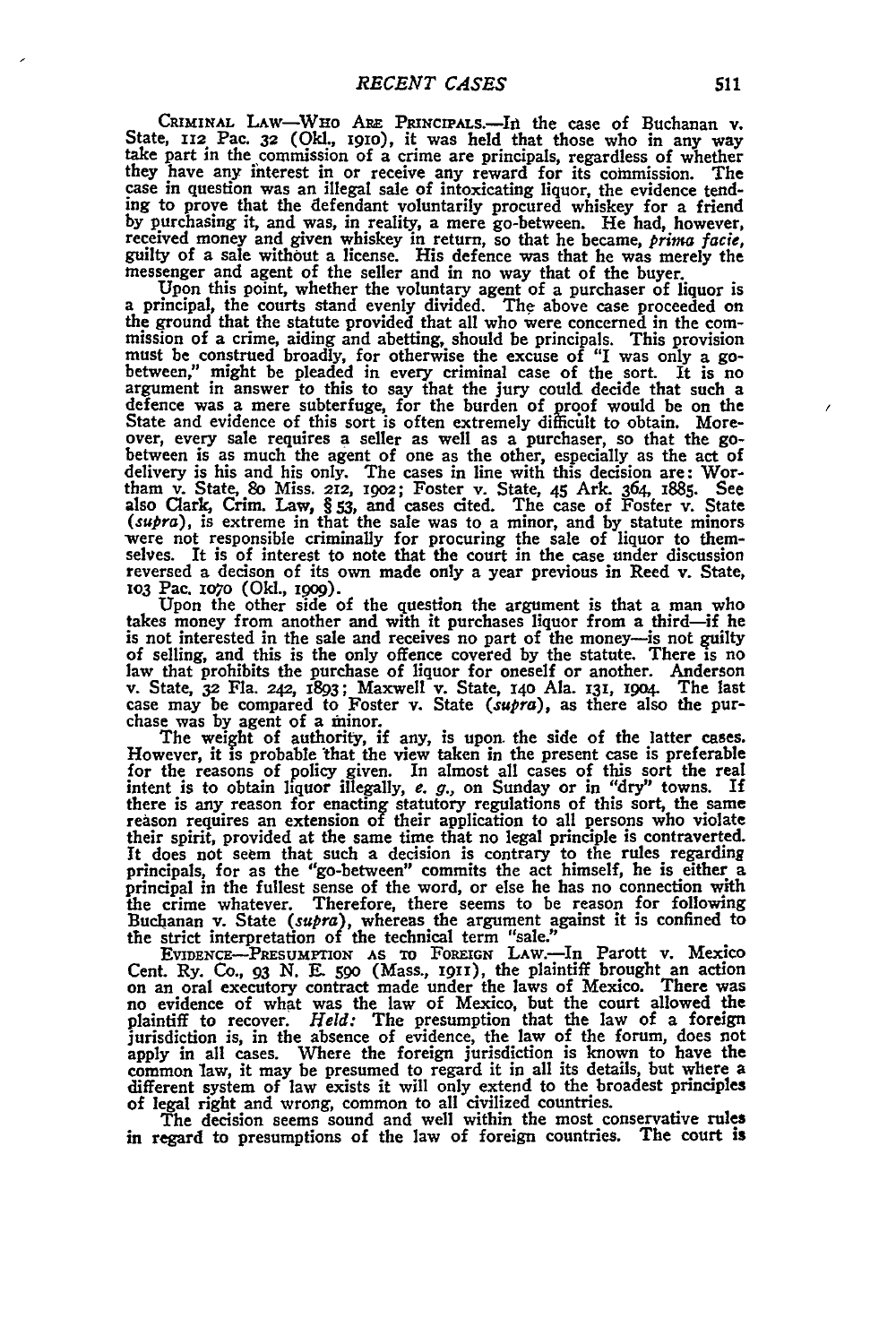careful not to adopt the rule that in all cases the law of a foreign country is to be presumed to be that of the forum, and in so limiting the application is to be presumed to be that of the forum, and in so limiting the application<br>of the presumption would seem to disagree with the doctrine of several<br>earlier Massachusetts cases. Thus in Harvey v. Merrill, 150 Mass, 1 (1889 where the question arose as to the law of Illinois, Field, J., said: "The rights<br>of the parties are to be determined by the law of Illinois, but there is<br>no evidence that the common law of Illinois differs from that of Mas chusetts. \* \* \* We are, therefore, to determine whether the contract is<br>illegal and void by the common law of Massachusetts." Of like effect are<br>the words of Knowlton, C. J., in Mittenthal v. Mascagni, 183 Mass. 19<br>(1903): declaration and admitted facts only), we must also assume that the law of Italy is like our own"; and also in Bayer v. Lovelace, 204 Mass. 327 (1910);<br>"We are not informed as to what the law of Colombia is, in reference to such conditions as appear in this case, but there is no reason to think t such conditions as appear in this case, but there is no reason to think that it is different from that of this country." This rule, that in the absence of evidence to the contrary, the law of a foreign country is presumed to be the law of the forum, is adopted **by** the courts of New York: Haynes v. Mc-Dermott, **82 N. Y. 41** (i88o); New Jersey: Teake v. Bergen, **27 N. J. Eq.** 360 (1876), and Minnesota: Desnoyer v. McDonald, 4 Minn, 315 (1860), and is the law in Pennsylvania: Bollinger v. Gallagher, 144 Pa. 205 (1891).<br>Those who adopt the conservative rule expressed in the principal case<br>look at

bative value of facts within the knowledge of the court. See Mr. Bigelow's note, Story on Conflict of Laws, **§ 637.** It is submitted that the rule is not so much a rule of evidence as a rule of procedure, founded not on any<br>question of probability, but on consideration of expediency and procedural<br>justice. It would seem fair that the party wishing to enforce a right or<br> This view is well expressed **by Mr.** Justice Williams in Bollinger v. Gal-lagher, **144** Pa. **2o5 (891):** "The laws of an existug State are not taken judicial notice of **by** the courts of this State, and for that reason they will be assumed to be the same as our own unless shown **by** competent evidence to be different."

The principal case was well within both rules and did not require a general review and statement of the law, but this having been done, the court has definitely placed Massachusetts among those States which treat the rule as purely one of evidence justified **by** the probative value of the facts which give rise to it.

FiXTUREs-LWE **TENANT AND REMAINDERMA.-A** testator devised a life interest in an ancient mansion, which contained valuable wood carvings attached to the interior walls, to his son with remainder over. The son<br>removed and sold one carving. It was held in a suit brought by the remain-<br>derman that the carvings were fixtures, part of the building itself, and th the proceeds **of-** the sale were subject to the settlement. Lord Chesterfield's

Estates, 13 Law Times, 823 (Eng., 1910).<br>The question whether a chattel which has been annexed to real estate<br>thereby loses its character as personalty and becomes a part of the realty,<br>is so confused that even the proper doubt. **A** fixture has been defined as a chattel so affixed as to be an insep- arable part of the realty, Co. Lit. **53, A** 4; as a chattel annexed to real arable part of the realty, Co. Lit. 53, A 4; as a chattel annexed to real estate, but which is removable. Bouvier's Law Dict.; and lastly, as a chattel associated with land concerning which the question most often arising is its removability, Brown on Law of Fixtures (4th ed.), pp. 1-3. In reading<br>the great majority of opinions and text-books, the context must be care-<br>fully examined to determine the meaning of the term "fixture" wherever it occurs. The English judges observing that it is a solecism—a contradiction in words—to speak of a "removable fixture," use the term in its original sense.<br>Sense. Viewed as a whole, the cases concerning fixtures are conf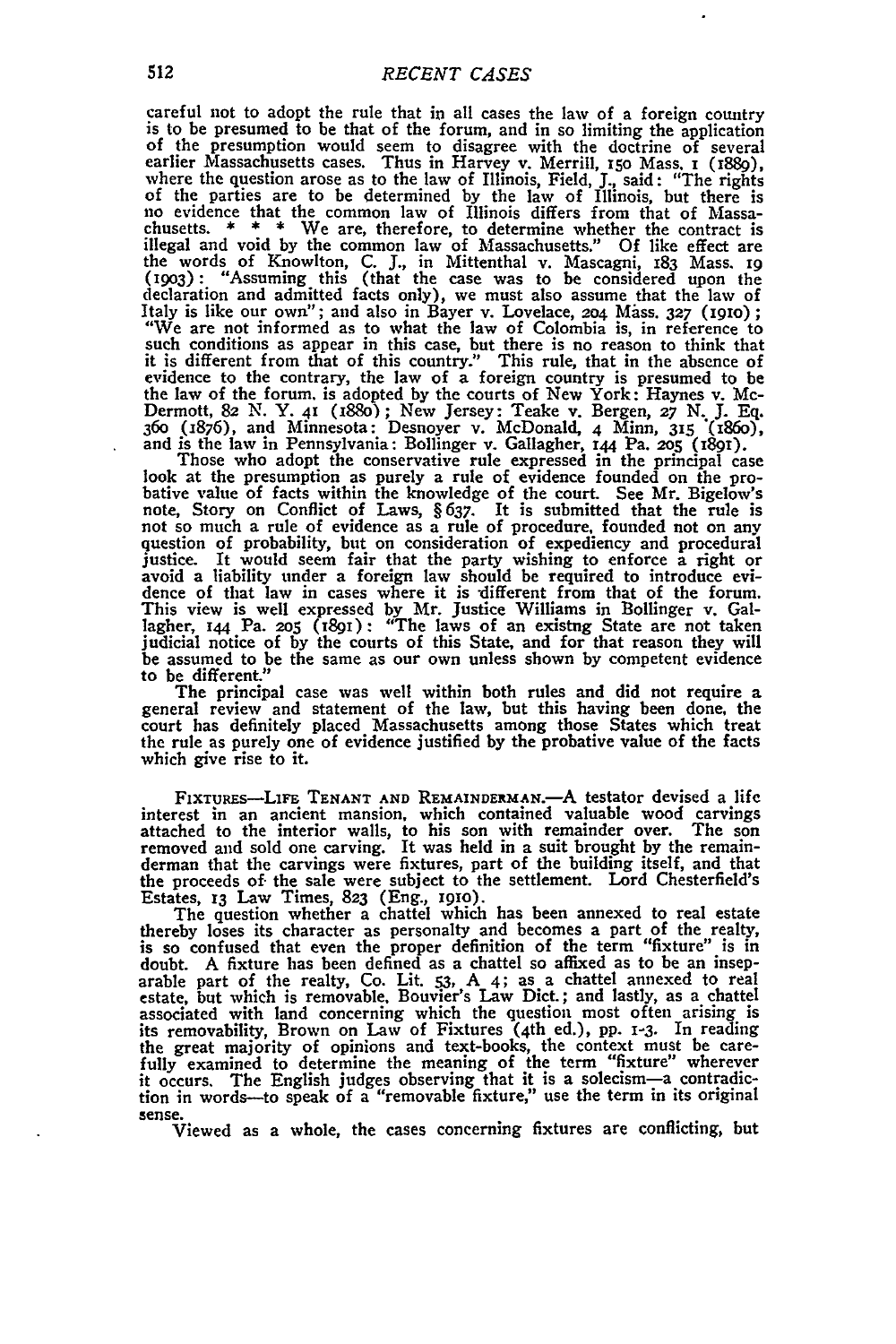taken chronologically they consistently show a gradual relaxation of the early rule, *quicquid plantatur solo solo cedit*. By degrees the courts have adopted less rigid rules, until now the recognized criterion of a fixtur permanent accession to the freehold. Teaff v. Kewitt, **10** Ohio St. **511** (1853). But this intent is not the secret, unrevealed intention of the party, but the intent fairly deducible from all the circumstances. Bank v. North, i6o Pa. **303** (894). Various factors must be considered in determining the intent. The relation of the parties interested is important, landlord and tenant, heirs and personal representatives, co-tenants, mortgagor and mortgagee, and so on. The nature and manner in which the chattel is annexed.

Where the permanent owner associates chattels with realty, the ostensible purpose of the annexation is a useful criterion. So where statuary has been so placed as to evidently form part of a complete architectural plan,<br>it is a fixture. D'Eyncourt v. Gregory, L. R. 3 Eq. 382 (1866); but where<br>similar, articles have been set up for mere ornament, they remain chattel tenant stretched tapestry upon the walls of a magnificent room, his executor was allowed to remove them. *In re* Falbe (1901), I Ch. 523; but where, as in the principal case, the life tenant received the ancient house with the tapesfries already in place, they were held to be fixtures. Norton v. Dashwood (1896), 2 Ch. 497. There is no arbitrary rule by which it may be determined whether or not a particular chattel amenced to real estate is a cha

INSURANCE-DOES ASSIGNMENT FOR BENEFIT OF CREDITORS CARRY THE<br>RIGHT OF CASH SURRENDER VALUE?--A was insured under an endowment<br>policy providing (inter alia) for payment on his decease to his children,<br>and that he or his ass itors all his property except that exempt by law from execution, whereupor the assignee brought a bill to determine his rights. *Held,* that the right of surrender is a valuable property right which passed **by** the terms of assign-ment. Blinn v. Dame, **93 N. E.** 6oi (Mass., 1911).

As a general rule, if no phraseology in the policy indicates a different intent, the right of the beneficiary becomes vested absolutely as soon as the contract is made. Glanz v. Gloeckler, **104** Ill. **573** *( ). Contra,* Breitung's **Est.,** *78* Wis. **33 (1890). But, obviously, a provision enabling the** insured to **change beneficiaries gives them only** a **conditional interest.** Martin v. Stub-**bings,** *126* **Ill.** *387* **(1888); and it would appear that, in the** principal case, the **children's interest was contingent on the death of** the insured before **the expiration of the policy, on their surviving him, and on the** non-surrender **of the policy.**

**The courts are uniform in holding that an option to accept** a cash sur**render value is property and passes to the trustee in** bankruptcy. In re Slinghuff, io6 Fed. **54 (19o);** Hiscock v. Mertens, **2o5 U. S. 2o2 (9o6).** And certainly the position of an assignee is analogous to that of a trustee. Moreover, "it is a novel idea that a **man** may have insurance which he may collect and use if he remains solvent, but that if he becomes insolvent his creditors cannot reach it. **\* \* \*** There is no reason that money payable **by** an insurance company should stand differently from money payable under other engagements or settlements." Hobson, **J.,** dissenting in McCutcheon **v.** Townsend, **IO5 S.** W. **937** (Ky., **19o7).** It is commonly argued, "that it is such a laudable thing for a person

when solvent to make secure provision for the future necessities and comfort of those who are naturally and properly dependent upon him, that, upon his insolvency, the courts will not thwart his well laid plans. McCutcheor w. Townsend (supra). In line with this thought, many jurisdictions have, by statute, exempted from the claims of creditors insurance policies taken out for the benefit of dependent relatives. See Pa. Act of Assembly, 1868. P. L. 103. But this argument is not applicable to the principal case, inasmuch